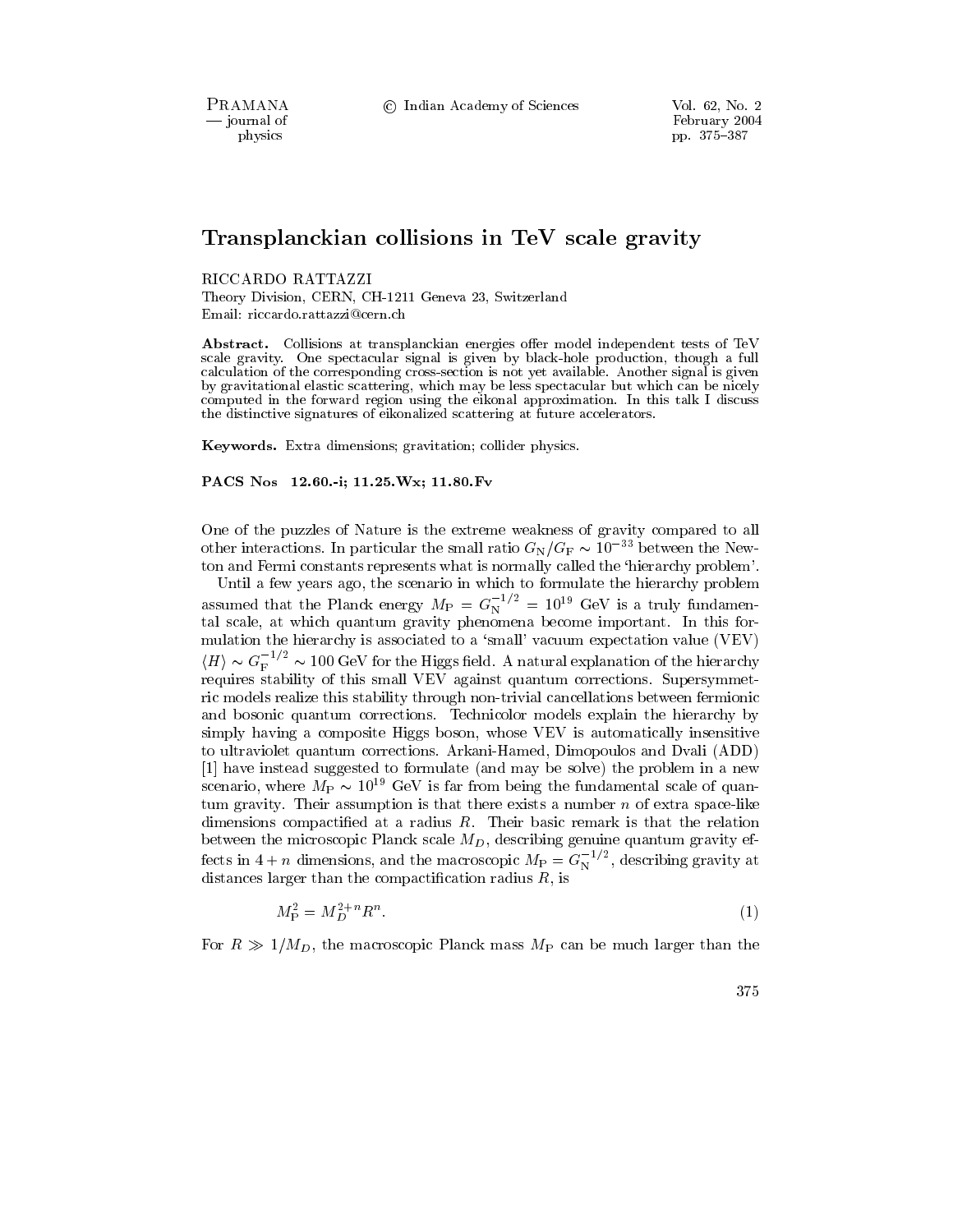true scale of quantum gravity  $M_D$ . In particular ADD have made the bold proposal that  $M_D$  coincides essentially with the weak scale, i.e.,  $M_D \sim 1$  TeV. In this case the right value of  $M<sub>P</sub>$  is reproduced for rather large compactification radii ranging from  $R \sim 1$  fm for  $n = 6$  to  $R \sim 1$  mm for  $n = 2$ . Such large values of R are not in contradiction with the present gravity experiments, as Newton's law has been tested only down to distances just below a millimeter. On the other hand, gravity excluded, all the observed particles and interactions are very well-described by a  $3+1$ -dimensional quantum field theory, the standard model, down to length scales smaller than the Z boson Compton wavelength  $\lambda_Z \sim 10^{-3}$  fm. In order to account for this fact, ADD assume that the SM degrees of freedom are localized on a defect extending over the three ordinary non-compact directions in space, a 3-brane. The possibility to localize particles on defects, or submanifolds, was remarked a while back in field theory [2] and is also naturally realized in string theory by Dirichletbranes [3]. A possible string realization of the ADD proposal was first given in ref. [4]. Therefore, as long as the size of the brane is somewhat smaller than the weak scale, SM particles behave as ordinary  $3 + 1$ -dimensional degrees of freedom up to the energies explored so far.

As it stands, the ADD proposal is a reformulation of the hierarchy problem and not yet a solution [5]. Instead of the small Higgs VEV of the old formulation, we now need to explain why the compactification volume  $R<sup>n</sup>$  is much bigger that its most natural scale  $1/M_D^n$ .

$$
R^n M_D^n \sim 10^{33}.\tag{2}
$$

As we are dealing with gravity,  $R$  is a dynamical degree of freedom, a scalar from the point of view of four dimensions. Since we want a large  $\langle R \rangle$  the scalar potential  $V(R)$  will have to be much flatter than naively expected at large values of R. As far as we know, the most natural way to achieve such flat potentials is by invoking supersymmetry. So, if the ADD scenario is realized in Nature it is likely to be so together with supersymmetry at some stage. Notice that in the conventional formulation of the hierarchy problem supersymmetry is invoked to ensure a flat potential (small mass) at small values of the Higgs field. As a matter of fact, the ADD proposal maps a small VEV problem into a basically equivalent large VEV problem. However in the new scenario the hierarchy problem has become a sort of cosmological constant problem. Indeed a vacuum energy density  $\Lambda^{4+n}$  would add to the radius potential a term  $\sim \Lambda^{4+n} R^n$ . This grows very fast at large R and so we expect [5] that  $\Lambda^{4+n}$  should be much smaller than its natural value  $(TeV)^{4+n}$ .

There are two classes of laboratory tests of this scenario. The first is given by the search for deviations from Newton's law at short but macroscopic distances. This is done in table top experiments. These deviations could be determined by the light moduli, like the radius R [5], or by the lowest Kaluza–Klein (KK)  $J = 2$  modes. Another source of deviation could be the lowest KK mode of a bulk vector field gauging baryon number [6]. At present,  $O(1)$  deviations from Newton's law have been excluded down to a length  $\sim 200 \mu m$  [7], while forces that have a strength  $>10^4$  of gravity are bounded to have a range smaller than 20  $\mu$ m [8,9]. Notice that this class of effects crucially depends on the features of the compactification manifold at large 'lengths', as they determine the masses of the lightest modes. For instance the presence of an extra scale  $L \ll R$  associated to the curvature of the

# Pramana - J. Phys., Vol. 62, No. 2, February 2004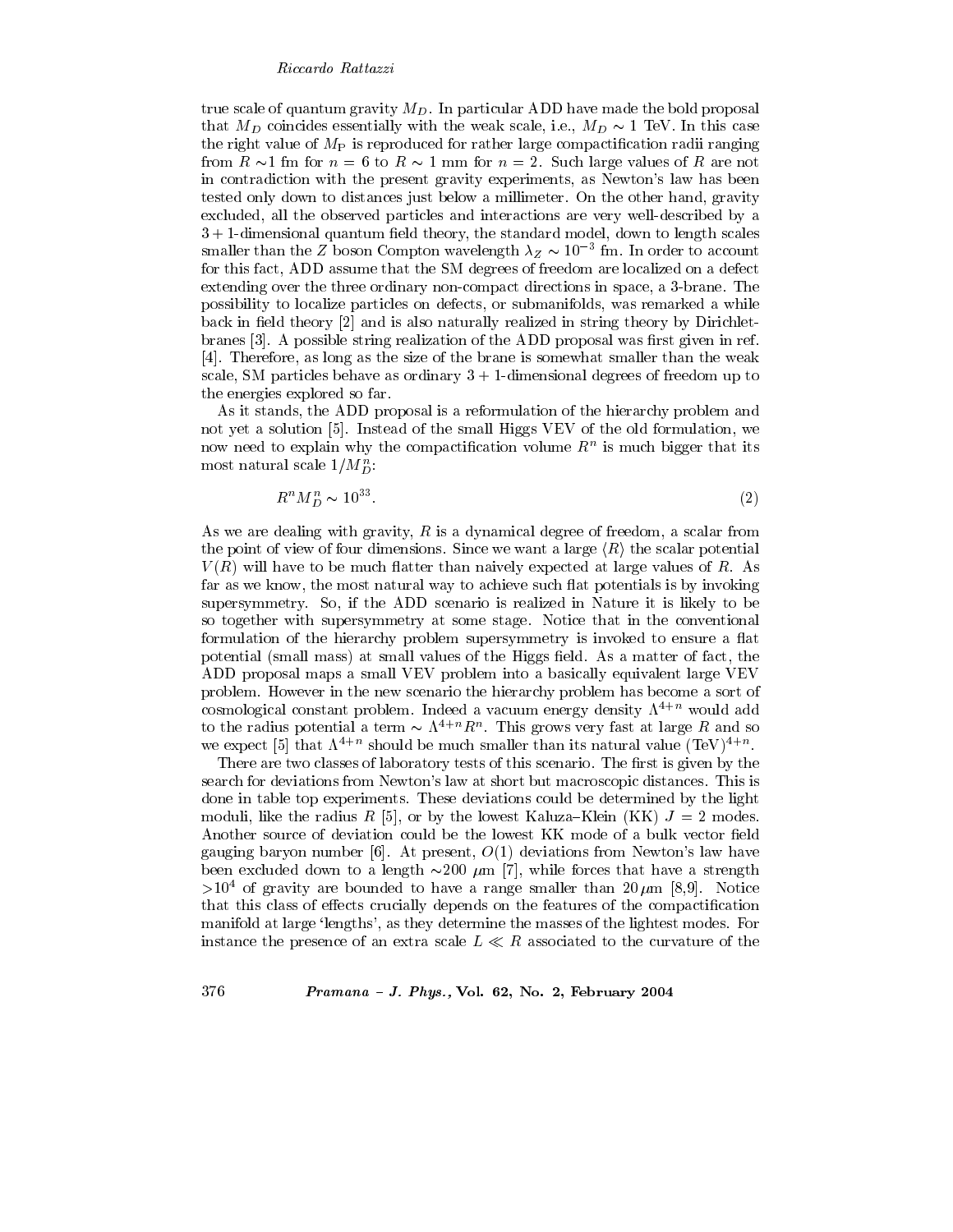compactification manifold, generically leads to a mass gap  $1/L$ , instead of  $1/R$ , in the KK spectrum (see for instance ref.  $[10]$ ).

The second class of tests is given by high-energy collisions [11]. In this case we deal with either gravitons at virtuality  $Q \gg 1/R$  or with real gravitons measured with too poor an energy resolution to distinguish individual KK levels [11a]. Therefore we can take the limit  $R \to \infty$  and work as if our brane were embedded in  $(4+n)$ -dimensional Minkowski space. (If the compactification manifold had curvalue length  $L \ll R$ , then the same reasoning would apply for energies  $E \gg 1/L$ . Gravity couples with a strength  $(E/M_D)^{n+2}$ , and so we can distinguish three energy regimes. At  $E \ll M_D$  we are in the cisplanckian regime. Here gravity is weak, and the signals involve the emission of a few graviton quanta, which escape undetected into the extra dimensions. Interesting examples are  $e^+e^- \rightarrow \gamma + \text{graviton} = \gamma + \cancel{E}$ or  $pp \rightarrow jet + E$  or even the invisible decay of the Higgs into just one graviton [12]. The differential cross-section for real graviton emission can be predicted in a model independent way in terms of just one parameter  $M_D$  (only in the case of Higgs decay another parameter enters). On the other hand, virtual graviton exchange is dominated already at tree level by uncalculable UV effects. These amplitudes are therefore associated to a new class of contact interactions whose coefficients depend on the details of the fundamental theory of quantum gravity. The second regime is the planckian one where  $E \sim M_D$ , which would give experimental access to the theory of quantum gravity. The signals here are highly model dependent, meaning that this is the regime where the most relevant experimental information will be extracted. If string theory is at the core, then one characteristic signal is given by the observation of Regge excitations [13]. Finally there is the transplanckian regime  $E \gg M_D$ , which is the subject of this talk. Though very naively one would expect things to be completely out of control, in the transplanckian regime gravity becomes rather simple: it is basically described by classical general relativity. As such, the transplanckian regime, like the cisplanckian, can offer model independent tests of the large extra dimension scenario.

To better understand the transplanckian regime it is useful to do some dimensional analysis working in units where  $c = 1$  but keeping  $\hbar \neq 1$ . Using the  $4 + n$ dimensional Newton constant  $G_D$  ( $[G_D]$  = length<sup>n+1</sup>E<sup>-1</sup>) and the center of mass (c.m.) energy  $\sqrt{s}$  we have

$$
M_D^{n+2} = \hbar^{n+1} / G_D, \quad \lambda_P^{n+2} = \hbar G_D, \quad \lambda_B = \hbar / \sqrt{s}, \tag{3}
$$

where the Planck length  $\lambda_P$  represents the length below which quantum gravity fluctuations of the geometry are important, while  $\lambda_B$  is the de Broglie wavelength of the scattering quanta in the c.m. Combining  $G_D$  and  $\sqrt{s}$ , we can form the Schwarzschild radius of a system with c.m. energy  $\sqrt{s}$  [14]

$$
R_S = \frac{1}{\sqrt{\pi}} \left[ \frac{8\Gamma((n+3)/2)}{(n+2)} \right]^{1/(n+1)} (G_D \sqrt{s})^{1/(n+1)}.
$$
 (4)

This is the length at which curvature effects become significant. In the limit  $\hbar \to 0$ , with  $G_D$  and  $\sqrt{s}$  fixed,  $M_D$  vanishes, showing that classical physics correspond to transplanckian (macroscopically large) energies. Moreover, in the same limit,  $R<sub>S</sub>$ remains finite, while the two length scales  $\lambda_P$  and  $\lambda_B$  go to zero. Therefore, the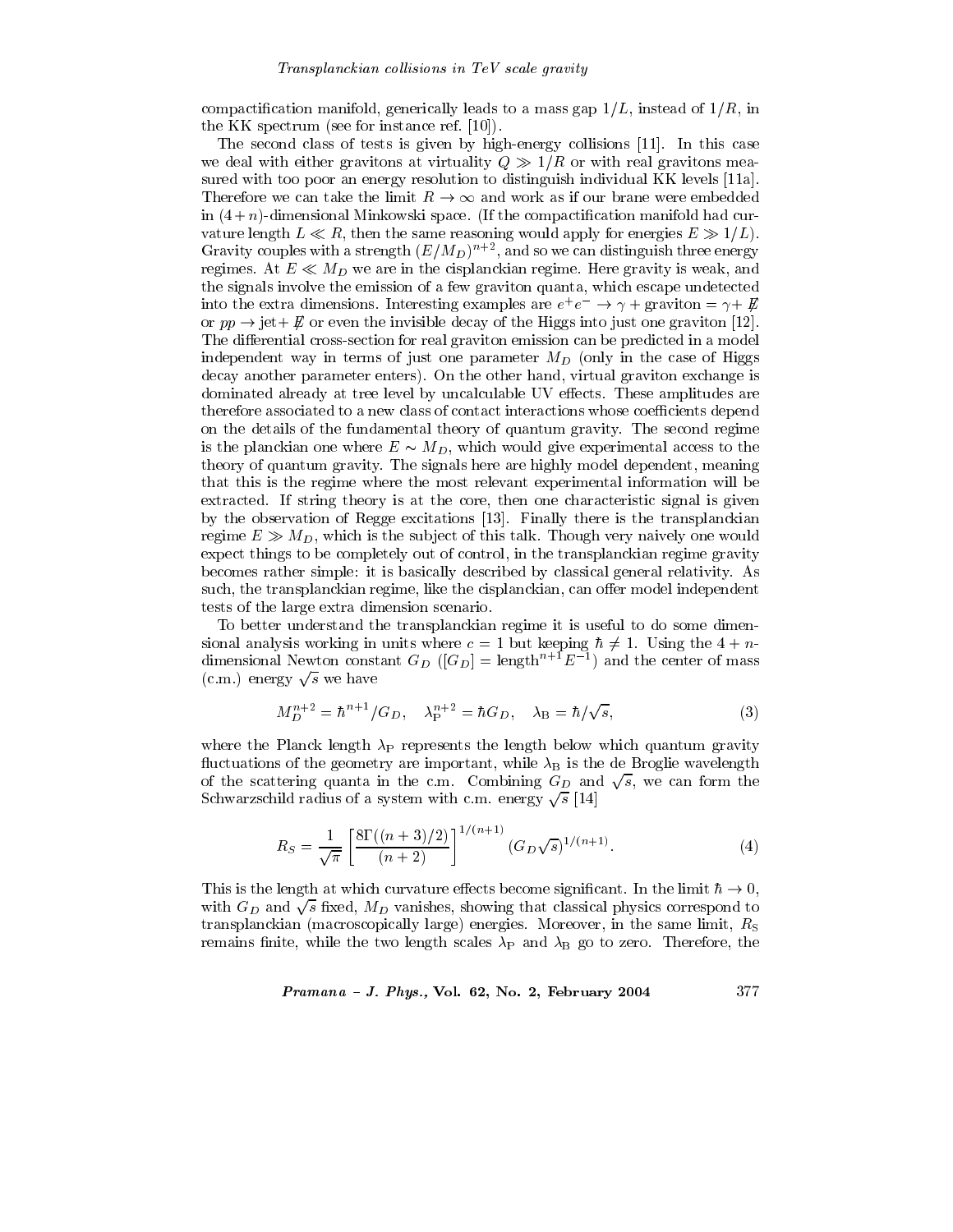transplanckian regime corresponds to a classical limit in which the length scale  $R_{\rm S}$ characterizes the dynamics,

$$
\sqrt{s} \gg M_D \Rightarrow R_S \gg \lambda_P \gg \lambda_B. \tag{5}
$$

We can see this more explicitly by considering the classical scattering angle for a collision with impact parameter b. By simple dimensional arguments it is  $\theta \sim G_D \sqrt{s}/b^{n+1} = (R_S/b)^{n+1}$ . This shows that by increasing  $\sqrt{s}$  we can sill obtain a finite  $\theta$  by going to large b, where short distance quantum gravity effects are suppressed. More precisely, in order to describe the collision classically, two conditions must be met: (i)  $b \gg \lambda_P$  in order to suppress quantum gravity fluctuations; (ii)  $\theta L/\hbar = \theta b \sqrt{s}/\hbar \gg 1$  [15] in order to suppress ordinary quantum mechanical effects due to the undulatory nature of the colliding particles. This second requirement corresponds to  $b^n \ll G_{DS}/\hbar \equiv b_c^n$ . In eq. (3) we have knowingly disregarded  $b_c$  as it is related to ordinary quantum mechanical effects. It corresponds to the critical impact parameter above which the classical scattering angle becomes smaller than its quantum indetermination. (The presence of a  $b_c$  in potential scattering is a known property of potentials vanishing faster than  $1/r$  at infinity: notice indeed that in our case  $b_c$  is only defined for  $n > 0$  corresponding to a  $1/r^{1+n}$  potential.) Now, for  $\sqrt{s} \gg M_D$  we have  $\lambda_P \ll R_S \ll b_c$ , so that there is a range of impact parameters where the motion is well-described by classical physics.

This property of gravity should be contrasted to what happens in the case of gauge interactions mediated by vector bosons. In gravity the role of charge is played by energy. So with just one incoming quantum we can have a macroscopic source of gravity if  $E = \hbar \nu \gg M_D$ . In the case of gauge interactions the charge of one fundamental quantum is  $\hbar$  times a number which we can conventionally set to 1 by rescaling the gauge field. Then in order to have a macroscopic source we need an object like a nucleus or a soliton involving many charged quanta. Consider the angle for the scattering between two objects carrying Z units of charge  $\theta =$  $g^2\hbar^2Z^2/\sqrt{s}b^{n+1}$ , where the gauge coupling has dimension  $[g^2] = \text{length}^{n-1}E^{-1}$ and  $Q = \hbar Z$  is the charge. The conditions for classical motion are as before. (i) is replaced by  $b \gg \lambda_g = (\hbar g^2)^{1/n}$ :  $\lambda_g$  is the typical length scale where a gauge theory in  $4+n$  dimensions becomes strongly coupled. Simultaneous satisfaction of (i) and and (ii) implies  $Z \gg 1$ , which excludes the scattering of elementary quanta. The classical limit corresponds indeed to  $\hbar \to 0$  with Q fixed, so that  $Z \to \infty$ .

The physics of transplanckian collisions was studied in a series of papers more than ten years ago [16–19]. String theory corrections to the classical result were even considered [17]. The basic picture is that, for impact parameter  $b \gg R_{\rm S}$ , the particles scatter by a small angle  $\theta \sim (R_S/b)^{n+1}$  while for even larger  $b > b_c$  the classical angle is so small that ordinary quantum mechanical effects come into play. In the  $b \gg R_s$  regime non-linear effects due to the superposition of the gravitational fields of the two scatterers are small and so one can work with linearized gravity. Moreover, since the scattering is at small angle the amplitude can be calculated by using the eikonal approximation. The eikonal amplitude can be obtained in two equivalent ways [20]. In one approach what is calculated is the phase shift of the wave function of one particle when crossing the gravitational shock wave field created by the other particle [16]. The other approach [17,18] consists of the direct resummation of the series of graviton exchange ladder diagrams [21].

# Pramana - J. Phys., Vol. 62, No. 2, February 2004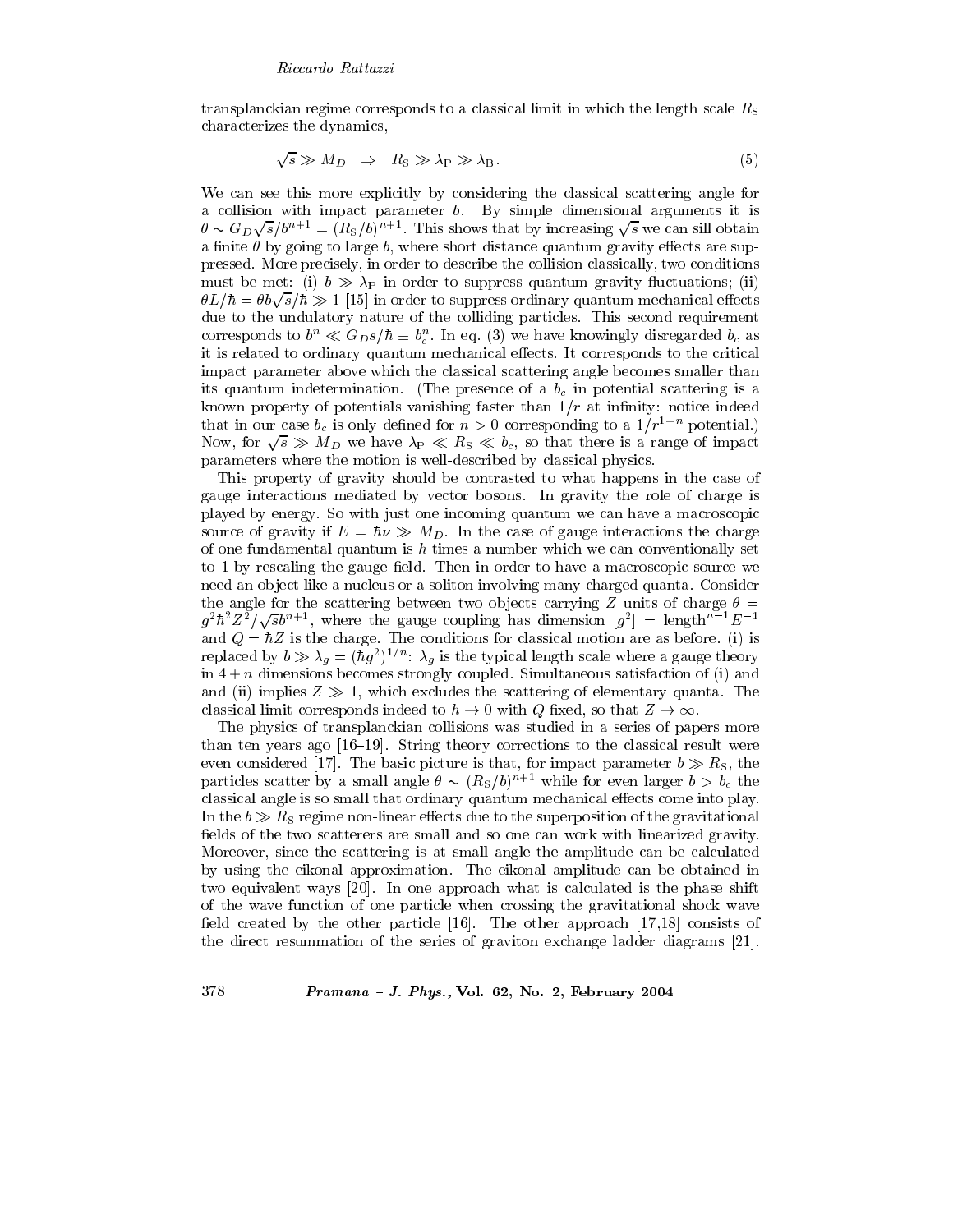The eikonal approximation breaks down for impact parameters  $b \sim R_{\rm S}$ , where the scattering angle becomes  $O(1)$ . No full calculation in this regime is available right now. A reasonable expectation is that for  $b \leq R_s$  the two particles, with most of their energy, collapse to form a black-hole (BH). Heuristically, this is because at the moment the particles cross, there is an amount of energy  $\sqrt{s}$  localized within a radius  $b < R<sub>S</sub>$ . By a variant of Thorne's hoop conjecture, gravitational collapse should then follow. More rigorously, following original unpublished work by Penrose on head-on collisions  $(b = 0)$  in 4-D, it has been recently proven [22] that for small enough impact parameter a marginally trapped surface forms at the overlap between the two gravitational shock waves. Then by the singularity theorems [23] a horizon should form. By this rigorous treatment one finds a lower bound on the cross-section. For  $D = 4$  it is  $\sigma_{\rm BH} \geq 0.65 \pi R_{\rm S}^2$ , of the order of the naive geometrical estimate  $(R<sub>S</sub>$  is given in eq. (4)). Similarly, one gets an interesting upper bound on the energy radiated in gravitational waves: for  $D=4$ , less than about 50% of the initial energy is shown to be radiated away. At  $b=0$  a perturbative analysis [24] sets an even stronger bound  $\sim 16\%$  on the total radiated energy. It is thus expected that for  $b \neq 0$  also the radiated energy is somewhat less than 50%. Similar results are reasonably expected to hold in  $D > 4$ , although no quantitative analysis has been done. Phenomenological studies so far have just taken  $\sigma_{BH} = \pi R_S^2$  also neglecting gravitational radiation. In view of the above results and expectations this seems a reasonable approach in first approximation.

The view that black holes are copiously produced in transplanckian collisions was seriously criticized in ref. [25]. In those references it was argued that black-hole production in the collision of two particles is a classically forbidden process, which can take place only through quantum tunnelling. The resulting amplitude is then expected to be suppressed by a factor  $\exp - S_{\text{GH}}$  , where  $S_{\text{GH}} \sim (M_{\text{BH}}/M_{D})^{(n+2)/(n+1)}$ is the Gibbons-Hawking Euclidean action for a black-hole of mass  $M_{BH}$ . However, in view of the later rigorous results in ref. [22], black-hole production is not classically forbidden. Semiclassically the amplitude is therefore dominated by paths in real (instead of imaginary) time. Notice (see discussion below) that for elastic scattering at  $b \sim R_{S}$ , close to the critical black hole production radius, the amplitude goes roughly like  $\exp iS_{\text{GH}}$ , indicating that ref. [25] captured the right order of magnitude for the absolute value of the semiclassical action, but the wrong phase. Notice also that for scattering at  $b \sim R_{\rm S}$ , and expectedly for black-hole production, the number of virtual exchanged gravitons is very large  $\sim S_{GH}$  [17]. If back-hole production were pictured as the collapse of these many virtual equivalent quanta, the associated combinatoric factor ( $\sim S_{\text{GH}}$ ) could undo the exponential suppression of ref.  $[25]$ !

If the large extra dimension scenario is realized in nature with  $M_D \sim 1$  TeV, then (may be optimistically) LHC with its 14 TeV c.m. energy may start probing physics in the transplanckian regime [26–30]. Of course a machine with  $O(100)$  TeV c.m. energy like VHLC [31] would require less optimism. In the remaining part of the talk I will outline the signatures of gravitational elastic scattering and also, briefly, black-hole production at the LHC. The results can easily be generalized to higher energy machines.

Consider elastic scattering first. Since the dynamical regime we are focusing on, overlaps with the classical limit where the action  $S/\hbar \gg 1$ , the amplitude is

Pramana - J. Phys., Vol. 62, No. 2, February 2004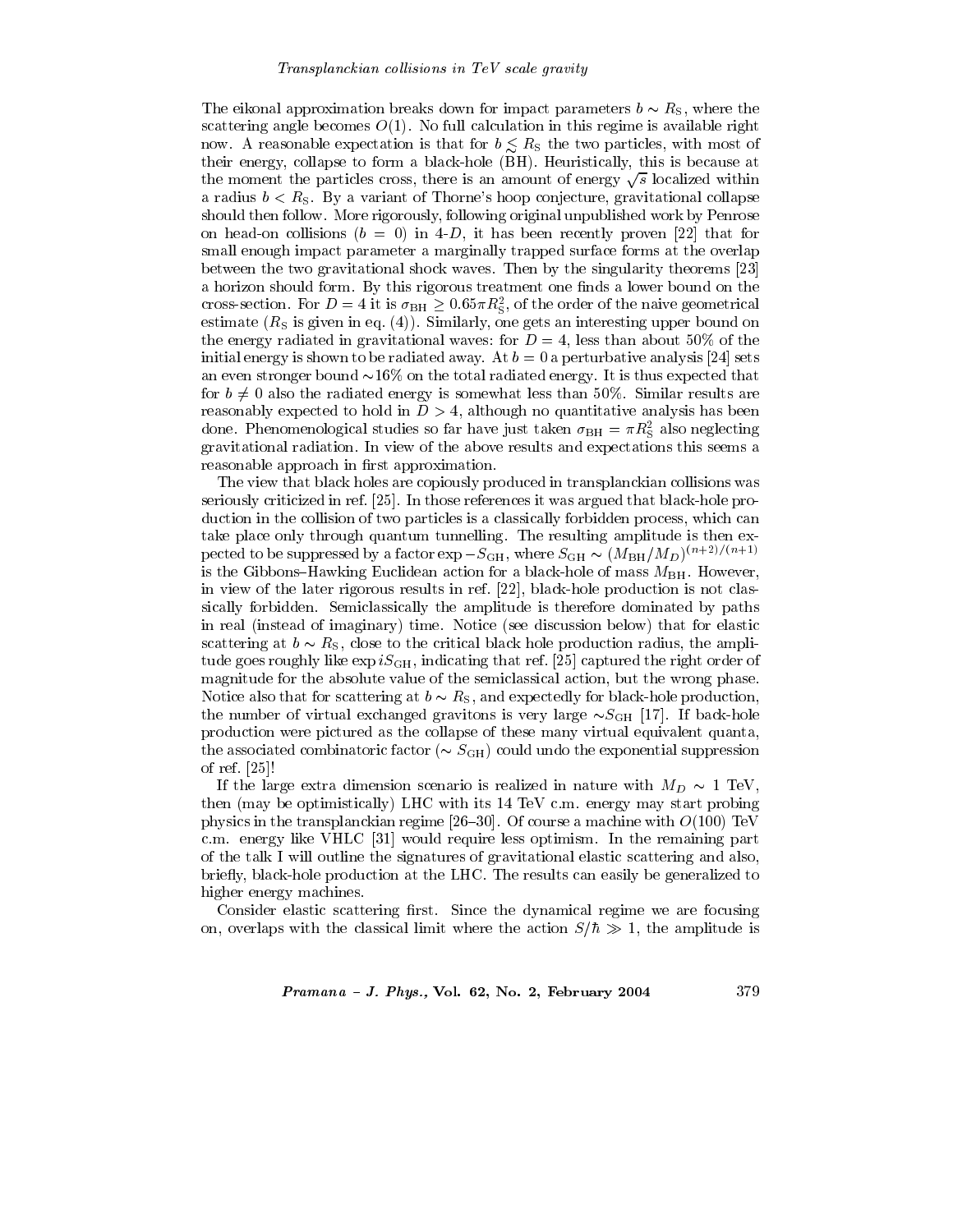not given by a perturbative calculation. In other words, the classical limit implies exchange or emission of a large (infinite) number of graviton quanta. So we cannot do with a finite number of Feynman diagrams. In the forward region, however, this infinite set is consistently given by the series of ladder and crossed ladder diagrams. The result does not depend on the spin of the particles, since in the eikonal limit the particle line is taken on shell and the coupling to the graviton is simply given by  $\langle T_{\mu\nu} \rangle = p_{\mu} p_{\nu}$ , where p is the incoming four-momentum. In the forward region the momentum transfer  $q$  is basically given by the two-dimensional tranverse momentum  $q_{\perp}$ :  $t = q^2 \simeq -q_1^2$ . The series of ladder diagrams nicely exponentiates. The resulting amplitude is more conveniently written by trading  $q_{\perp}$ for its Fourier conjugate variable, the impact parameter 2-vector  $b$ ,

$$
\mathcal{A}_{\text{eik}} = \mathcal{A}_{\text{Born}}(q_\perp^2) + \mathcal{A}_{1-\text{loop}}(q_\perp^2) + \dots = -2is \int d^2b e^{iq_\perp b} (e^{i\chi} - 1), \quad (6)
$$

$$
\chi(b_{\perp}) = \frac{1}{2s} \int \frac{\mathrm{d}^2 q_{\perp}}{(2\pi)^2} e^{-iq_{\perp}b} \mathcal{A}_{\text{Born}}(q_{\perp}^2). \tag{7}
$$

 $\chi(b)$  is called the eikonal phase and  $e^{ix}$  represents the amplitude in impact parameter space. Unitarity at small angle is thus manifestly satisfied. Notice that we work with a two-dimensional transferred momentum since the scattered particles live on a 3-brane. On the other hand the exchanged gravitons are D-dimensional. So the Born amplitude involves a sum over the *n*-momentum  $k_{\perp}$  tranverse to the brane [11]. This sum is known to be UV divergent for  $n \geq 2$ . These divergences can be parameterized at low energy by a set of contact interactions. Naively, they would give  $\delta$ -function contributions localized at  $b = 0$  to  $\chi(b)$ . On physical grounds, however we expect these local divergences to be softened by the fundamental theory of gravity at some finite but small, impact parameter  $b \sim \lambda_P$  (or, more likely, at b of the order of the string length  $\lambda_s$ ). These short-distance effects should plausibly give rise to  $\mathcal{O}(\lambda_P^2)$  corrections to the cross-section, while, as we will see shortly, the long-distance eikonal amplitude gives a cross-section that grows with a power of  $\sqrt{s}$ , thus dominating at large energies [31a].

Then we only need to focus on the non-local calculable piece in  $A_{\text{Born}}$ . For this purpose it is convenient to use dimensional regularization

$$
\mathcal{A}_{\text{Born}}(-t) = \frac{s^2}{M_D^{n+2}} \int \frac{d^n k_{\text{T}}}{t - k_{\text{T}}^2} \n= \pi^{n/2} \Gamma(1 - n/2) \left(\frac{-t}{M_D^2}\right)^{(n/2) - 1} \left(\frac{s}{M_D^2}\right)^2,
$$
\n(8)

from which we get the eikonal phase

$$
\chi = \left(\frac{b_c}{b}\right)^n, \quad b_c \equiv \left[\frac{(4\pi)^{(n/2)-1} s \Gamma(n/2)}{2M_D^{n+2}}\right]^{1/n}.
$$
 (9)

Notice that by inserting this result for  $\chi$  in the integral in eq. (6) we obtain an ultraviolet finite result. This is so, even though the contributions to eq. (6) from

#### 380 Pramana - J. Phys., Vol. 62, No. 2, February 2004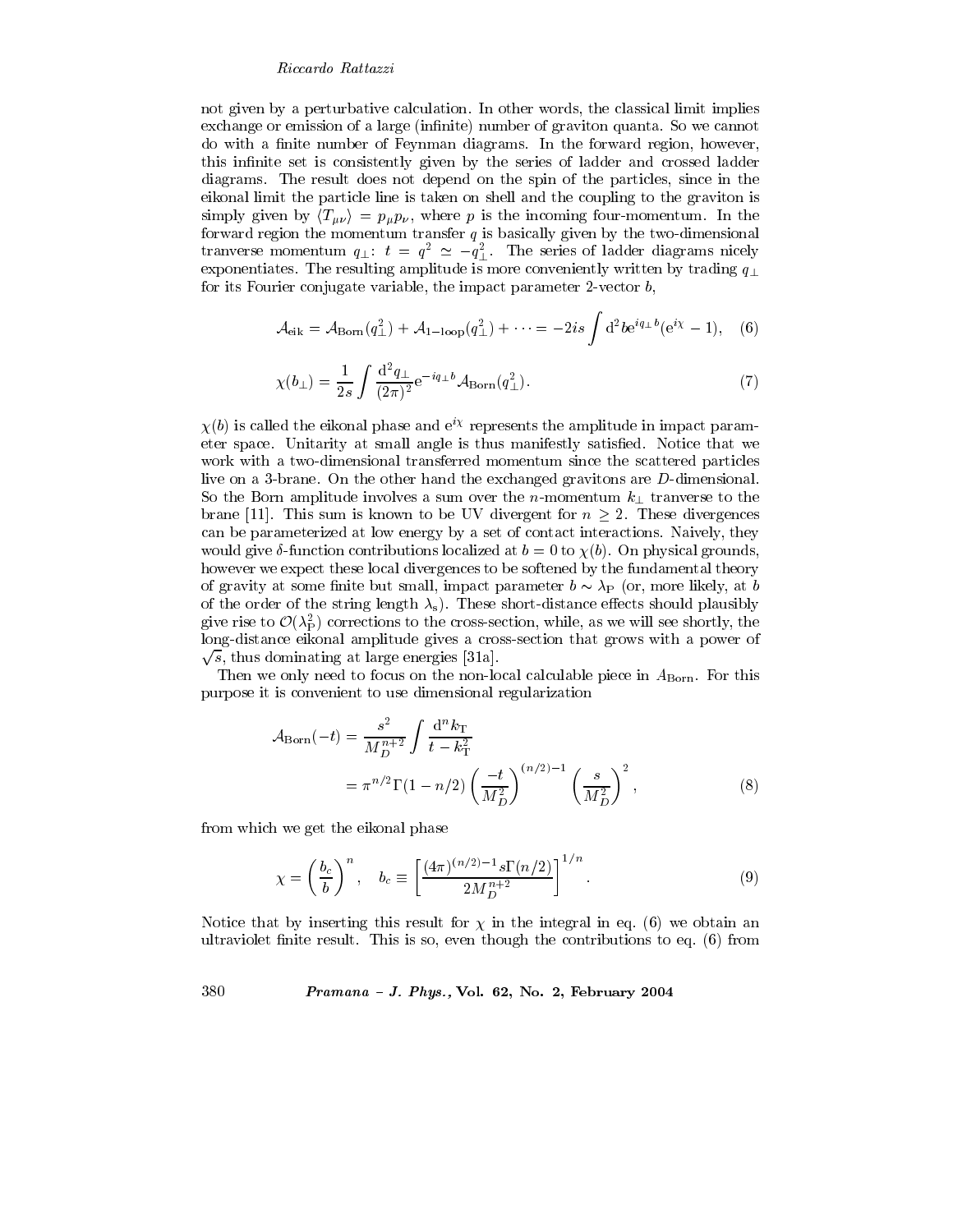the individual terms in the expansion  $e^{i\chi} = 1 + i\chi + \cdots$  are ultraviolet divergent, corresponding to the fact that each individual Feynman diagram in the ladder expansion is ultraviolet divergent but the complete sum is finite. Moreover, since  $\chi \propto b^{-n}$ , the integrand in eq. (6) oscillates very rapidly as  $b \to 0$ , showing that the ultraviolet region gives but a small contribution to the amplitude. Replacing eq. (9) into eq. (6), the momentum space amplitude [29] is written in terms of Meijer's G-functions.

The length scale  $b_c$ , as expected from the general discussion at the beginning, controls ordinary quantum mechanical effects. For  $b \ll b_c$  the eikonal phase is large and rapidly oscillating, corresponding to the classical limit. For  $b \gtrsim b_c$  the phase is small and quantum mechanics sets in. These two regimes are realized in momentum space as follows: For semi-hard momenta  $\sqrt{s} \gg q \gg b_c^{-1}$  the integral in eq. (6) is dominated by the stationary-phase value of the impact parameter  $b_s \equiv b_c(n/qb_c)^{1/n+1} < b_c$ . This is precisely the classical region. Here the concept of trajectory makes sense and the scattering angle is

$$
\theta_{\rm cl} = -\frac{\partial \chi}{\partial L} = \frac{2n\Gamma(n/2)}{\pi^{n/2}} \frac{G_D \sqrt{s}}{b^{n+1}}.
$$
\n(10)

In the limit  $n \to 0$ , we recover the Einstein angle  $\theta_{\rm cl} = 4G_D\sqrt{s}/b$  while, for  $n > 0$ , eq.  $(10)$  gives its higher-dimensional generalization (for the case in which also the Sun moves at ultrarelativistic speed in the c.m.!).

In the soft region  $q \lesssim b_c^{-1}$ , the integral in eq. (6) is dominated by b of the order<br>of (or slightly smaller than)  $b_c$ . This means that the eikonal phase  $\chi = (b_c/b)^n$ is of order one and the quantum nature of the scattering particles is important (although quantum gravity effects are negligible and the exchanged graviton is treated as a classical field). Moreover, notice that the relevant  $\chi$  never becomes much smaller than 1, and therefore we never enter the perturbative regime in which a loop expansion for the amplitude applies. Even though the interaction vanishes at  $b \to \infty$  (where  $\chi \to 0$ ), we never reach the Born limit. Even for  $q = 0$ , the scattering is dominated by  $b \sim b_c$  and not by  $b = \infty$ , as opposed to the Coulomb case. This result follows from the different dimensionalities of the spaces on which the scattered particles and exchanged graviton live. It does not hold for the scattering of bulk particles. In that case the eikonal phase is unchanged, but the impact parameter vector *b* becomes  $(2+n)$ -dimensional. In particular  $d^2b \rightarrow d^{2+n}b$  in eq. (6) so that for  $q = 0$ , the integral is infrared dominated by large values of b and quadratically divergent (for any *n*). Indeed one finds  $A_{eik}(q \to 0) = A_{Born} \sim b_c^n/q^2$ , encountering the Coulomb singularity characteristic of long-range forces.

At the LHC, the observable of interest is jet-jet production at small angle (close to beam) with large center-of-mass collision energy [30]. The scattering amplitude is the same for any two partons. The total jet-jet cross-section is then obtained by summing over all possible permutations of initial state quarks and gluons, using the appropriate parton distribution weights and enforcing kinematic cuts applicable for the eikonal approximation.

Defining  $\hat{s}$  and  $\hat{t}$  as Mandelstam variables of the parton-parton collision, we are interested in events that have  $\sqrt{\hat{s}}/M_D \gg 1$  and  $-\hat{t}/\hat{s} \ll 1$ . We can extract  $\sqrt{\hat{s}}$ from the jet-jet invariant mass  $M_{jj} = \sqrt{\hat{s}}$ , and  $\hat{t}$  from the rapidity separation of<br>the two jets  $-\hat{t}/\hat{s} = 1/(1 + e^{\Delta \eta})$ , where  $\Delta \eta \equiv \eta_1 - \eta_2 = \ln(1 + \cos \theta)/(1 - \cos \theta)$ 

Pramana - J. Phys., Vol. 62, No. 2, February 2004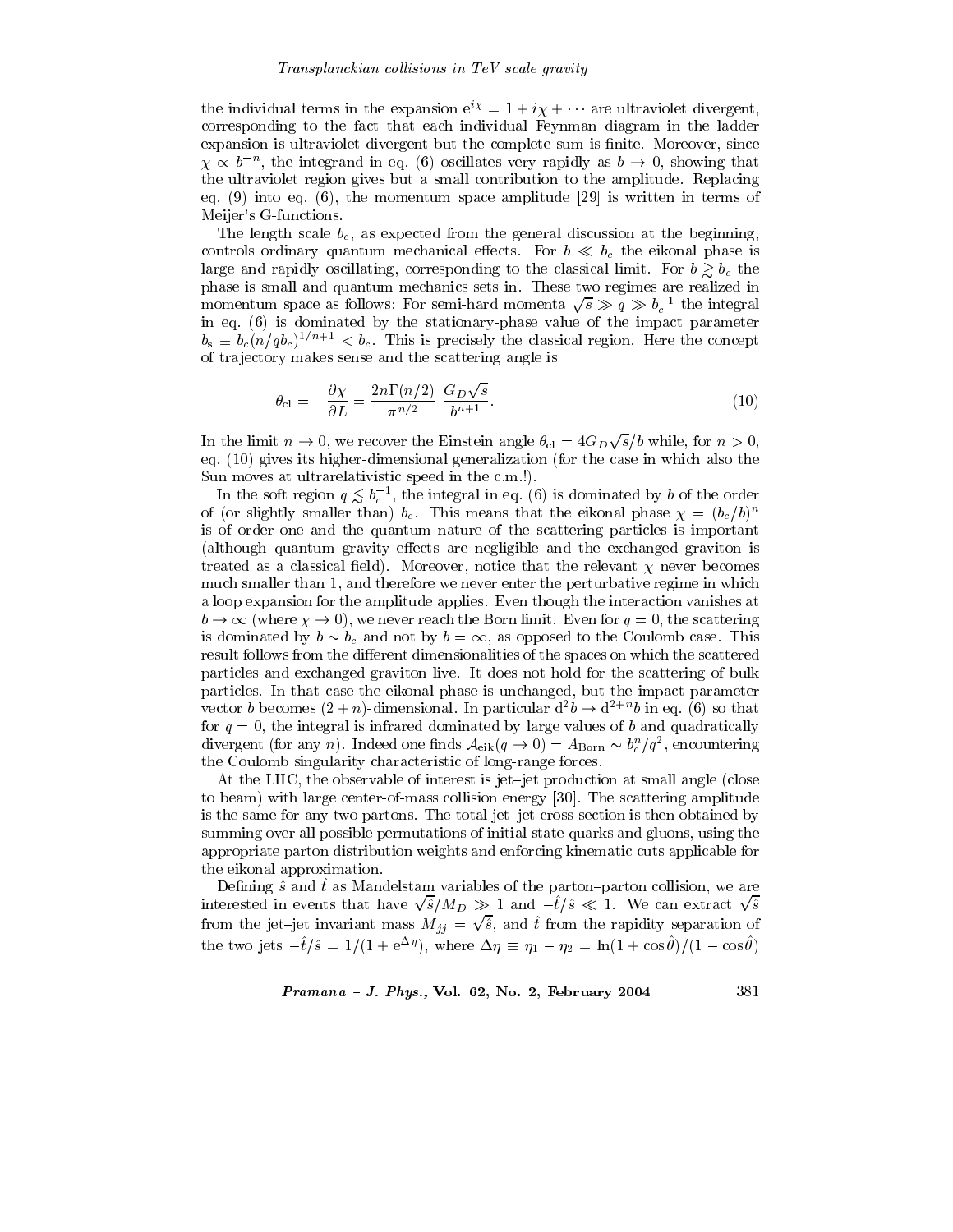

**Figure 1.** The di-jet differential cross-section  $d\sigma_{jj}/d|\Delta\eta|$  from eikonal gravity for  $n = 6$ ,  $M_{jj} > 9$  TeV, when both jets have  $|\eta| < 5$  and  $p_T > 100$  GeV, and for  $M_D = 1.5$  TeV and 3 TeV. The dashed line is the expected rate from QCD.

and  $\theta$  is the c.m. scattering angle. The kinematical region of interest is defined by the equivalent statements

$$
\Delta \eta \to \infty \leftrightarrow \hat{\theta} \to 0 \leftrightarrow \frac{-\hat{t}}{\hat{s}} \to 0. \tag{11}
$$

Since the partonic scattering probes a region of size b inside the protons, it is reasonable to evaluate the parton distribution functions at the scale  $Q^2 = b_s^{-2}$  if  $q > b_c^{-1}$ and  $Q^2 = q^2$  otherwise  $(q^2 \equiv -\hat{t})$  [29]. In the computations the CTEQ5 [32] parton distribution functions have been used. The SM di-jet cross-section has been computed using Pythia [33], ignoring higher-order QCD corrections. For simplicity the background is defined as the jet-jet cross-section from QCD with gravity couplings turned off, and the signal as the jet-jet cross-section from the eikonal gravity computation with QCD turned off. In reality, SM and gravity contributions would be simultaneosly present. However in the interesting kinematic region gravity dominates, so this simple approach is adequate.

The di-jet differential cross-section  $d\sigma_{jj}/d|\Delta\eta|$  is plotted in figure 1 for  $n=6$ ,  $M_{jj} > 9 \,\text{TeV}$  and  $M_D = 1.5 \,\text{TeV}$  and  $3 \,\text{TeV}$ . Similar plots for different *n* can be found in ref. [30]. Since the parton distribution functions decrease rapidly at higher  $M_{ij}$ , the plot is dominated by events with  $M_{ij} \sim 9 \,\text{TeV}$ . Notice the peak structure at intermediate values of  $\Delta y$ , corresponding to impact parameters of order  $b_c$  (evaluated at  $\sqrt{s} = 9$  TeV), i.e., to the transition region between classical and quantum mechanical scattering. These peaks represent the diffraction of waves scattered around  $b \sim b_c$ . They are a characteristic feature of the higher-dimensional gravitational field which, while being of infinite range, behaves somewhat like a potential well of size  $b_c$ . In the Coulomb case  $(n = 0)$ , such a length scale does not exist and therefore no diffractive pattern is produced.

Pramana - J. Phys., Vol. 62, No. 2, February 2004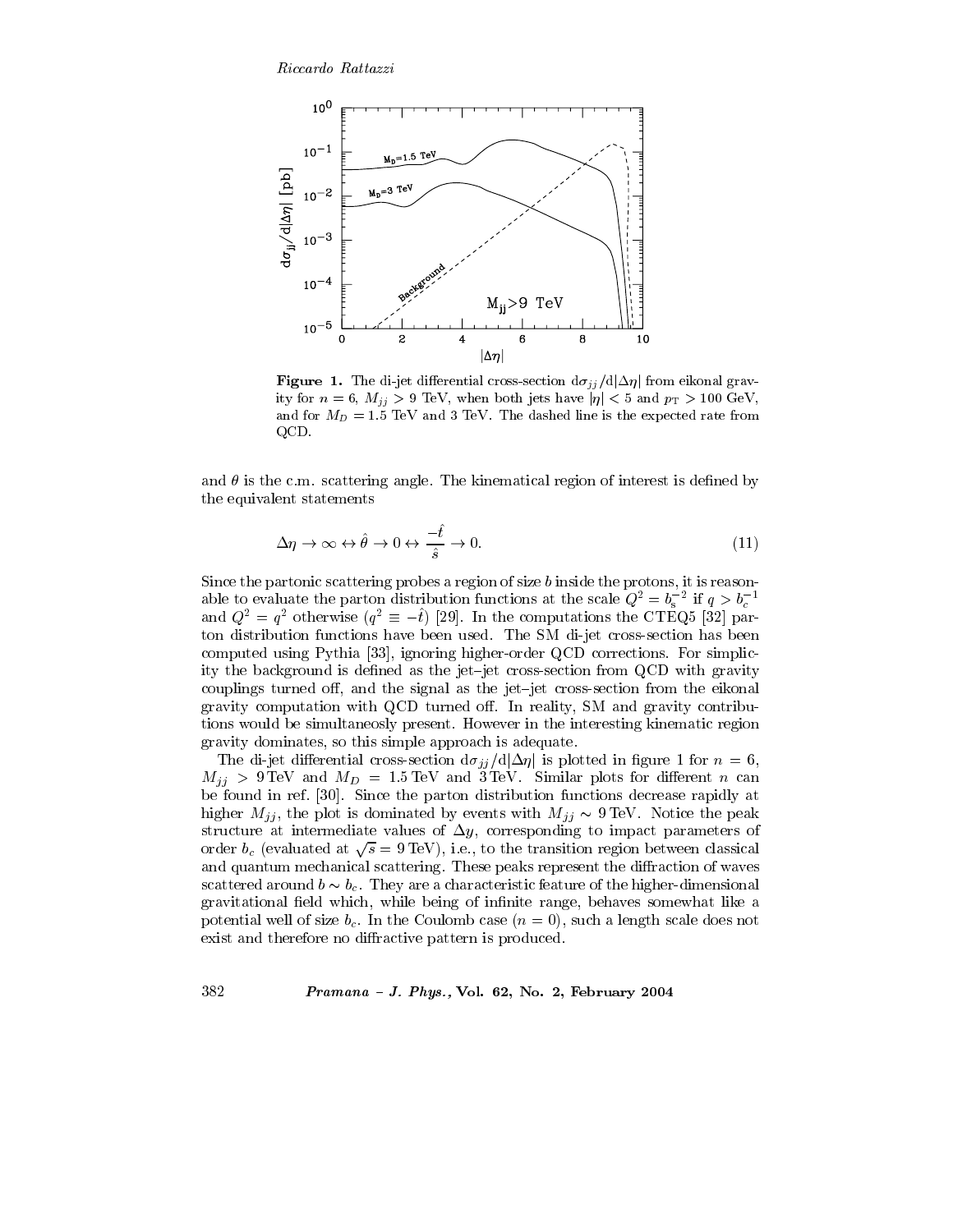

**Figure 2.** Total integrated di-jet cross-section for  $3 < |\Delta \eta| < 4$ ,  $n = 6$ , and  $M_{jj} > M_{jj}^{\min}$ , when both jets have  $|\eta| < 5$  and  $p_T > 100$  GeV. Lines are plotted for  $M_D = 1.5$  and 3 TeV. The eikonal approximation is reliable only where  $M_{jj}/M_D \gg 1$ . The expected QCD rate is given by the dashed line.

Since the two jets are experimentally indistinguishable, I have used  $|\Delta \eta|$ , instead of  $\Delta \eta$ , as the appropriate kinematical variable to plot. This means that the experimental signal considered here contains also contributions from scattering with large and negative  $\Delta \eta$ , which corresponds to partons colliding with large momentum transfer and retracing their path backwards. For the background, these effects are calculable and taken into account. However, the theoretical estimate of the signal at negative  $\Delta \eta$  lies outside the range of validity of the eikonal approximation. Indeed the region of  $\theta \sim \pi$  corresponds to impact parameters  $\sim R_{\rm S}$ . Its contribution to the differential cross-section will be  $d\sigma/dt \sim \pi R_S^2/s$ , i.e., parametrically smaller than the forward one  $d\sigma/dt \sim \pi b_c^4$ . Therefore it is expected to be negligible and can be safely ignored.

As is evident from the figure the gravitational cross-section is harder than the QCD one. This is because the latter is dominated by the forward Coulomb singularity, while the forward eikonal amplitude is finite. In the semi-hard region  $q \gtrsim b_c^{-1}$ the gravitational cross-section is also much bigger than the QCD one: as we discussed before, large cross-sections at large energy and finite angle are a clear signal of gravitational interactions. This is because energy itself plays the role of charge in gravity. It is difficult to imagine some other physics that mimics this result.

To get an idea of the sensitivity at LHC one can study the total integrated crosssection using some illustrative cuts. To stay in the small-angle region while beating the QCD background a reasonable choice is  $3 < \Delta \eta < 4$ . The integrated crosssection as a function of minimum jet-jet invariant mass is shown in figure 2. This plot shows the important feature that the signal cross-section is flatter in  $M_{jj}$  than the background. This enables better signal to background for larger  $M_{jj}$  cuts, which is the preferred direction to go for the validity of the transplankian limit. Therefore, one should make the largest possible  $M_{jj}$  cut that still has a countable signal rate for a given luminosity. For an integrated luminosity of  $30\text{fb}^{-1}$ , corresponding to

Pramana - J. Phys., Vol. 62, No. 2, February 2004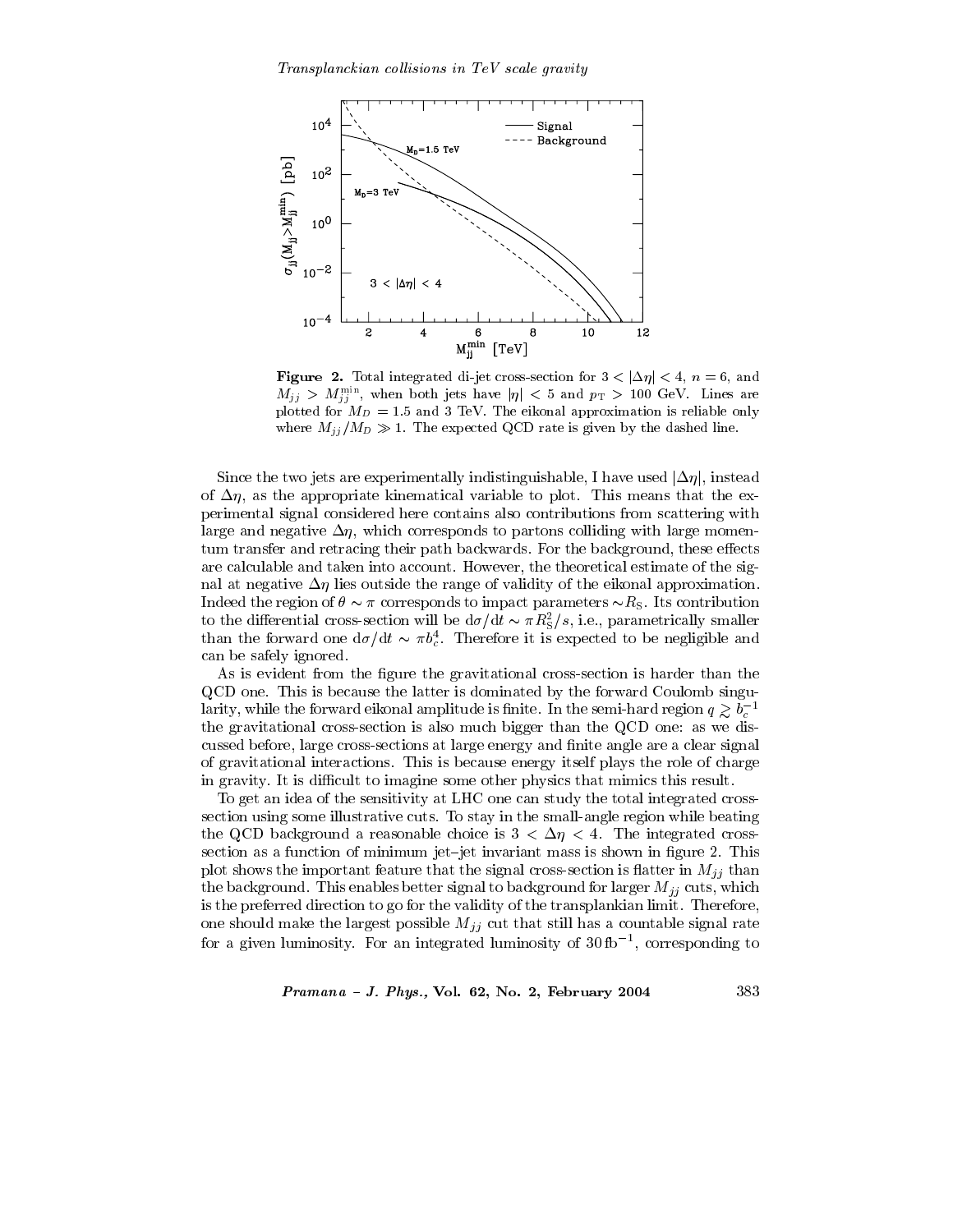expectations for one year of running, the plot of figure 2 shows that several hundreds to thousands of events can plausibly be expected.

One can also study (see ref. [30]) the sensitivity reach at LHC considering the total integrated cross-section as a function of  $M_D$  for  $M_{jj} > 3M_D$  (optimistic) and  $M_{ij} > 6 M_D$  (more conservative). One finds that in the two cases the reach for  $M_D$ is respectively 3.5 and  $1.8 \text{ TeV}$  almost independent of n.

Similar sensitivities are obtained for the more spectacular events with black-hole production  $[27,30]$ . As we said, here a full calculation is not available, but the order of magnitude estimate leads to a cross-section for BH production at LHC which, for  $M_D \lesssim 3 \,\text{TeV}$ , can range from  $10^{-2}$  to  $10^2$  pb. With 30 fb<sup>-1</sup> per year, LHC could then see several hundreds (or even millions, if one is optimistic) of BH events. These objects happily decay very fast by Hawking radiation with a temperature  $T_{\rm H} = (n+1)/(4\pi R_{\rm S})$ . Their lifetime is < 10<sup>-24</sup> s. So one should not worry about their growing by eating up the detector! A simple estimate [33a] shows that, for n extra dimensions, in order to produce such environmentally dangerous BHs a c.m. energy in excess of  $10^{10+7n}$  GeV is needed. The black holes decay with comparable probability to any particle living either on the brane or in the bulk [34]. This is because the BH decays mostly to quanta with wavelength  $\lambda$  of the order of its size  $R_{\rm S}$ . The space phase for each dimension is  $dpdq \sim R_{\rm S}/\lambda \sim 1$  and there is no gain in decaying to more dimensions. If only gravity propagates in the bulk, then the BHs will essentially decay on the brane as it hosts a large number  $(\sim 100)$  of degrees of freedom. The lifetime of a BH with mass M is  $\tau \sim M_D^{-1} (M/M_D)^{(3+n)/(1+n)}$  while the multiplicity of the decay products (mostly quarks and gluons giving rise to jets) scales like  $(M/M_D)^{(2+n)/(1+n)}$ . So at the LHC the multiplicity could be of order  $10 \div 100$ . As the parton distribution functions decrease rapidly at large x, BHs of a given mass are most often produced with a small boost. So the characteristic of BH events is high multiplicity with high spherocity [27], a signal which has practically no background.

Elastic scattering and BH production may also affect the physics of cosmic rays  $[35,29]$  (see also ref. [36]). This is because they can lead to a significative enhancement of the cross-section of cosmic ultra-high energy neutrini with nucleons in the atmosphere. It is known that there should exist a cosmogenic neutrino flux, originated by the inelastic scattering of primary protons on the cosmic microwave background. The c.m. energy of the neutrino nucleon system is  $\sim \sqrt{(E_\nu/10^6 \text{ GeV})} \text{TeV}$ , which could well be in the transplanckian regime for the ultra-energetic neutrini with  $E_{\nu} \sim 10^{10} \text{ GeV}$ . The standard model cross-section dominated by W-boson exchange is roughly given by [37]  $\sigma_{\text{SM}} = 10^{-5} (E_{\nu}/10^{10} \text{ GeV})^{0.363}$  mb. The production of BH and elastic gravitational scattering could lead to an enchancement of about  $10<sup>2</sup>$  of the cross-section. The origin of this enhancement is that gluons, which at the relevant  $x$  have a parton density much larger than quarks, do not contribute to the SM cross-section but they do contribute to the gravitational one. As a result one expects a similar enhancement in the rate of deeply penetrating horizontal showers. Future detectors with improved sensitivity may be able to detect such events [38,39]. The eikonalized neutrino nucleon cross-section at small angle could even become of the order of 1 mb. Such a large cross-section starts being interesting if one wants to explain the vertical ultra GZK events as due to cosmic neutrini [40]. However, the eikonal cross-section is soft, corresponding to

Pramana - J. Phys., Vol. 62, No. 2, February 2004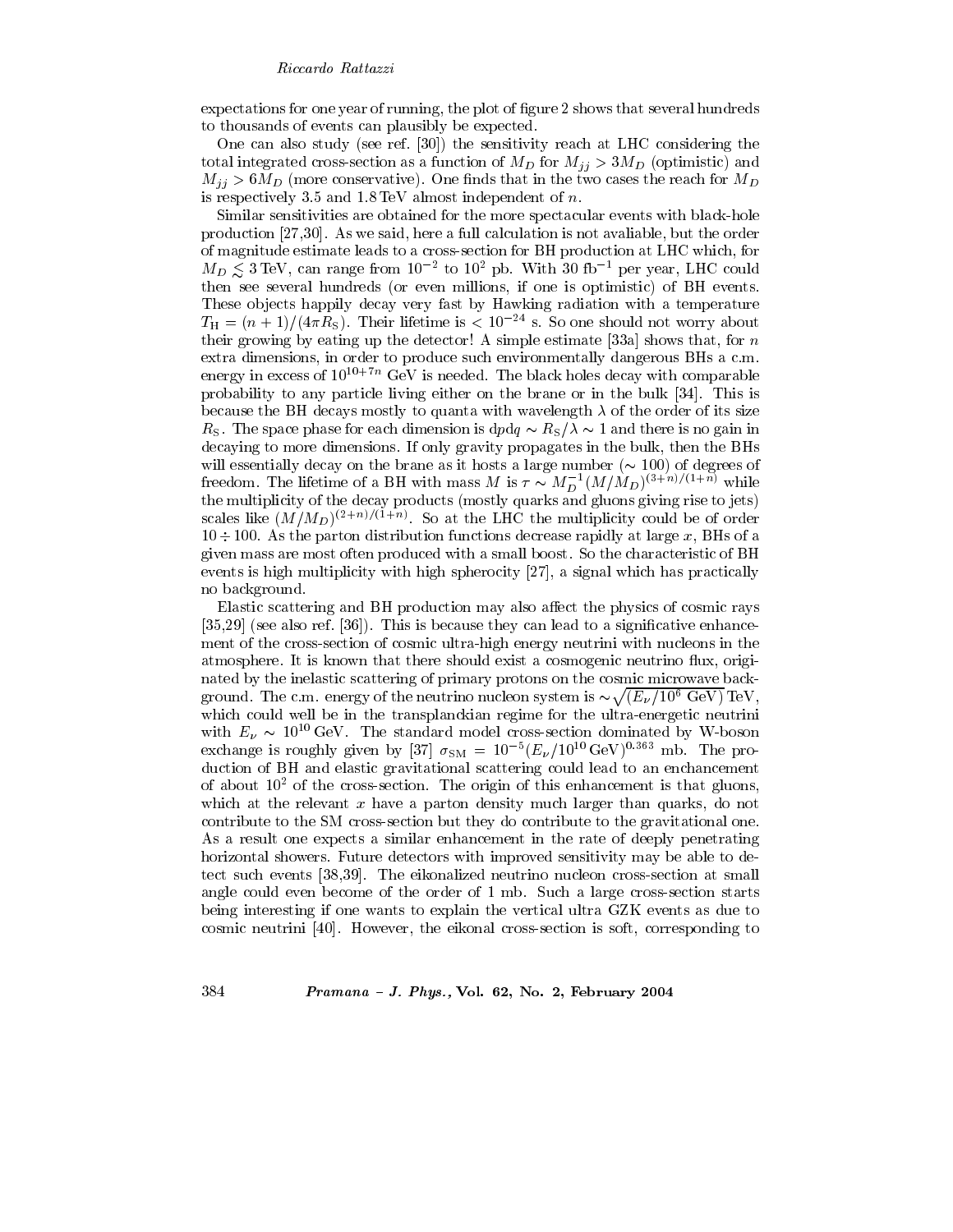a very small energy transfer to the shower. So it cannot explain the ultra GZK events  $[29]$ .

The above discussion neglects quantum gravity effects. On general grounds and by analyticity in the transferred momentum we expect the corrections to elastic scattering in the interesting region  $b \sim b_c$  to be of order  $(\lambda_P/b_c)^2$ . Then by selecting events with  $M_{jj} > 6M_D$  we expect  $O(5\%)$  effects which is fairly good, while for  $M_{ij} > 3M_D$  the effect can go up to 20% [40a]. However, it is possible that at LHC the effects are bigger. First of all, transplanckianity at LHC requires  $M_D \leq 2$  –  $3 \text{ TeV}$ . Such a low value is consistent with present direct bounds on  $M_D$  from direct graviton production. On the other hand one may in general expect other quantum gravity effects, and in particular contact four-fermion interactions of dimension six. The presence of these operators, given the bounds from LEP2, can push the lower bound [42] on  $M_D$  to above  $\sim$  4 TeV, in which case LHC could not be considered a transplanckian machine. So our LHC study is truly based on the assumption that such dimension six terms are mildly suppressed. Indeed there are examples in this direction in string realizations of the braneworld [13]. A second remark precisely concerns the case in which string theory is the theory of quantum gravity. Then  $\lambda_{\rm s}=1/M_{\rm s}$  and not  $\lambda_{\rm P}$  controls the onset of quantum gravity effects. In perturbative string theory (for instance [4] type I) we have  $(\lambda_P/\lambda_s)^{2+n} = \pi g_s^2 < 1$ . Here  $g_s$  is the string coupling which is related to the gauge coupling by  $g_s \sim 2\alpha$ . We can assume such a relation to work qualitatively in the realistic case with  $\alpha$  taken to be some average between  $\alpha_2$  and  $\alpha_3$ . Then we expect a separation  $\lambda_s > \lambda_P$  which means less separation between  $b_c$  and  $\lambda_s$  and bigger quantum gravity effects. The previous naive estimate of quantum gravity effects is enhanced by a factor  $(1/4\pi\alpha^2)^{2/n}$ . Taking  $\alpha \sim 0.05$  we find that for  $n = 2$  string effects could be 100% while for  $n = 6$ they may conceivably be less than 20%. Of course we do not want to take these estimates too seriously, as we truly need a full braneworld model to calculate them. Otherwise we should wait LHC and see, first of all, if there is a signal and then decide how well it is explained by transplanckian scattering. Physically we expect string effects to suppress scattering at large angles [17], i.e., angles  $\theta$  corresponding to impact parameters  $b \leq \lambda_s$ . So in the plot of figure 1 the cross-section at lower rapidity would be depleted. Anyway, even if quantum effects at LHC will be large, it is important to have a clear idea about what the features of the asymptotic transplanckian regime are as they provide a benchmark with which to compare the data. Notice, in this respect that elastic scattering is better off than black-hole production, since  $b_c \propto s^{1/n}$  is parametrically bigger (grows faster with s) than  $R_s \sim s^{1/(2n+2)}$ . If TeV gravity is truly realized in nature then VLHC [31], whose center-of-mass energy for proton-proton collisions is envisaged between 50 TeV and 200 TeV, would probably be a better place to study transplanckian effects. For instance, by assuming  $\sqrt{s} = 100 \,\text{TeV}$ ,  $M_s = 3 \,\text{TeV}$  (which is may be more realistic than  $M_s = 1$  TeV) and choosing an 'average' value  $\alpha = 0.05$  one finds that string effects parameterized by  $\lambda_s^2/b_c^2$  are of order 5% for  $n = 2$  to 6. On the other hand, for the same choice of parameters, one finds that the parameter  $\lambda_s^2/R_s^2$ , controlling string corrections to black-hole production, is still  $\sim$ 1/3 for  $n = 2$  and  $\sim$ 0.1 for  $n = 6$ . So, for small n, it is possible that even at VLHC the production of black holes is more appropriately replaced by the production of string balls [43].

Pramana - J. Phys., Vol. 62, No. 2, February 2004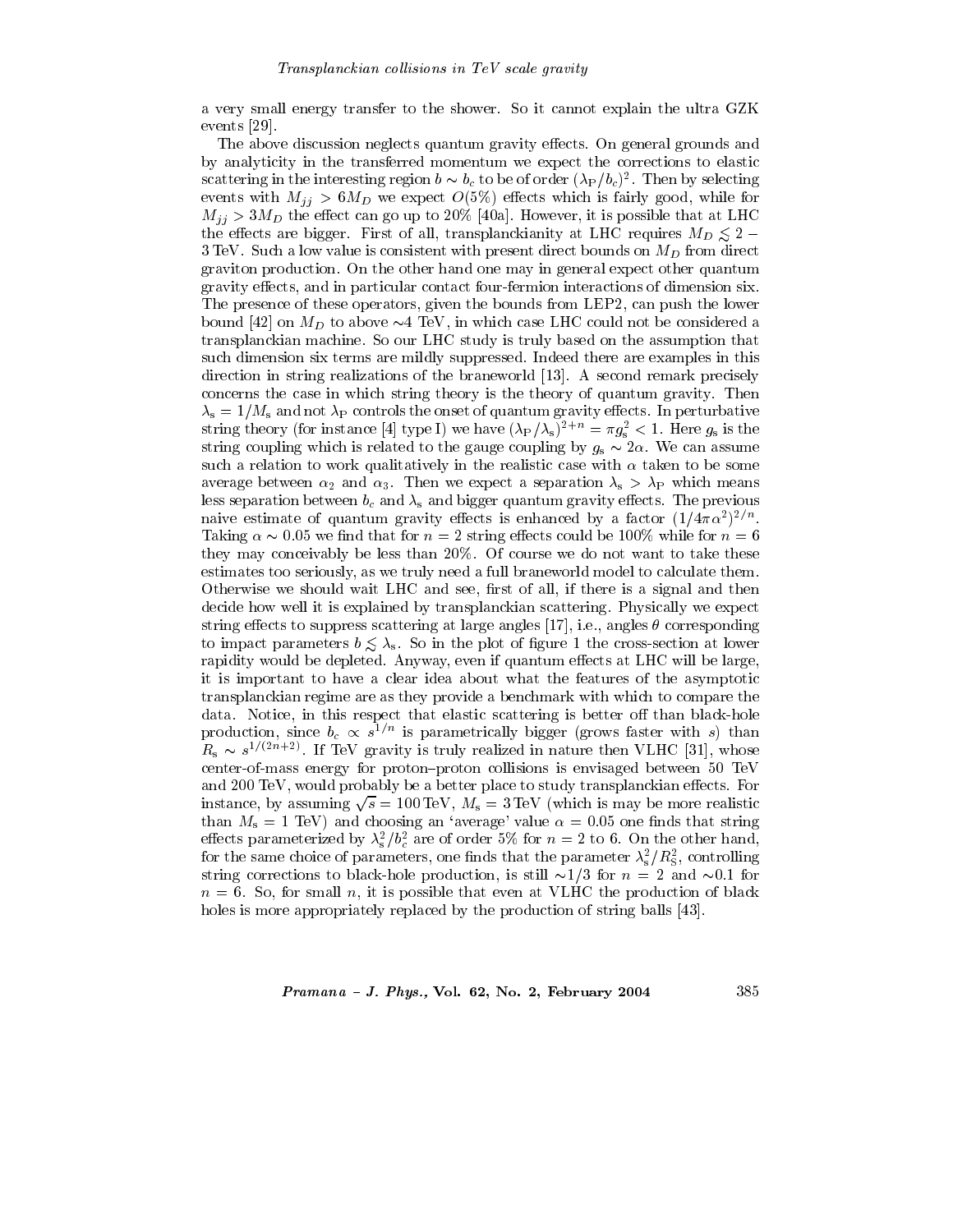In summary, transplanckian scattering offers a model independent test of theories with a low gravity scale. The main processes are black-hole production and elastic scattering. The elastic cross-section is parametrically larger than the one for black holes and moreover can be nicely calculated in the forward region. At the moment the black-hole production cross-section can only be estimated by dimensional analysis. The observation of a cross-section at finite angle growing with a power of s would be a clean signal that the high-energy dynamics of gravity has been detected. If we are lucky and  $M_D$  is low enough, then these signals may already show up at the LHC. Otherwise the discovery modes at LHC are graviton emission, showing up as jet plus missing energy (roughly [11] for  $4 \text{ TeV} < M_D < 8 \text{ TeV}$ ), or the production of Regge excitations [13]. Anyway if low scale gravity is discovered at LHC, transplanckian scattering will very likely be studied at the VLHC.

# References

- [1] N Arkani-Hamed, S Dimopoulos and G R Dvali, *Phys. Lett.* **B429**, 263 (1998)
- [2] V A Rubakov and M E Shaposhnikov, Phys. Lett. B125, 136 (1983)
- [3] J Polchinski, arXiv:hep-th/9611050
- [4] I Antoniadis, N Arkani-Hamed, S Dimopoulos and G R Dvali, Phys. Lett. B436, 257  $(1998)$
- [5] N Arkani-Hamed, S Dimopoulos and J March-Russell, Phys. Rev. D63, 064020 (2001)
- [6] N Arkani-Hamed, S Dimopoulos and G R Dvali, *Phys. Rev.* **D59**, 086004 (1999)
- [7] EOT-WASH Group Collaboration: E G Adelberger, arXiv:hep-ex/0202008
- [8] J Chiaverini, S J Smullin, A A Geraci, D M Weld and A Kapitulnik, Phys. Rev. Lett. 90, 151101 (2003)
- [9] J C Long, H W Chan, A B Churnside, E A Gulbis, M C Varney and J C Price, Nature 421, 922  $(2003)$
- [10] N Kaloper, J March-Russell, G D Starkman and M Trodden, Phys. Rev. Lett. 85,  $928(2000)$
- [11] G F Giudice, R Rattazzi and J D Wells, Nucl. Phys. B544, 3 (1999) E A Mirabelli, M Perelstein and M E Peskin, Phys. Rev. Lett. 82, 2236 (1999) T Han, J D Lykken and R J Zhang, Phys. Rev. D59, 105006 (1999) J L Hewett, Phys. Rev. Lett. 82, 4765 (1999)
- [11a] For instance, if the extra dimensions are compactified on the *n*-sphere  $S_n$ , the mass levels are given by  $m_k^2 = k(k+n-1)/R^2$  with integer k. Since  $S_n$  has maximal symmetry the levels have a large degeneracy growing like  $k^{n-1}$ . Of course at each level only one linear combination couples to the brane. As far as the brane observer is concerned, the KK tower consists of levels with roughly constant separation  $m_{k+1} - m_k \sim 1/R$ . For spaces with lower symmetry, like for instance the  $n$ -torus, the degeneracy is lifted. For a generic manifold the average level separation around mass m is  $\Delta m \sim 1/(R^n m^{n-1})$ . Therefore, at high energy, much better energy resolution than  $1/R$  is in general needed in order to distinguish the individual levels
- [12] G F Giudice, R Rattazzi and J D Wells, Nucl. Phys. B595, 250 (2001)
- [13] S Cullen, M Perelstein and M E Peskin, Phys. Rev. D62, 055012 (2000) E Dudas and J Mourad, Nucl. Phys. B575, 3 (2000) E Accomando, I Antoniadis and K Benakli, Nucl. Phys. B579, 3 (2000)
- [14] R C Myers and M J Perry, Ann. Phys. 172, 304 (1986)
- [15] L D Landau and E M Lifshitz, Quantum mechanics vol. 3 of Course of Theoretical Physics

386

Pramana - J. Phys., Vol. 62, No. 2, February 2004